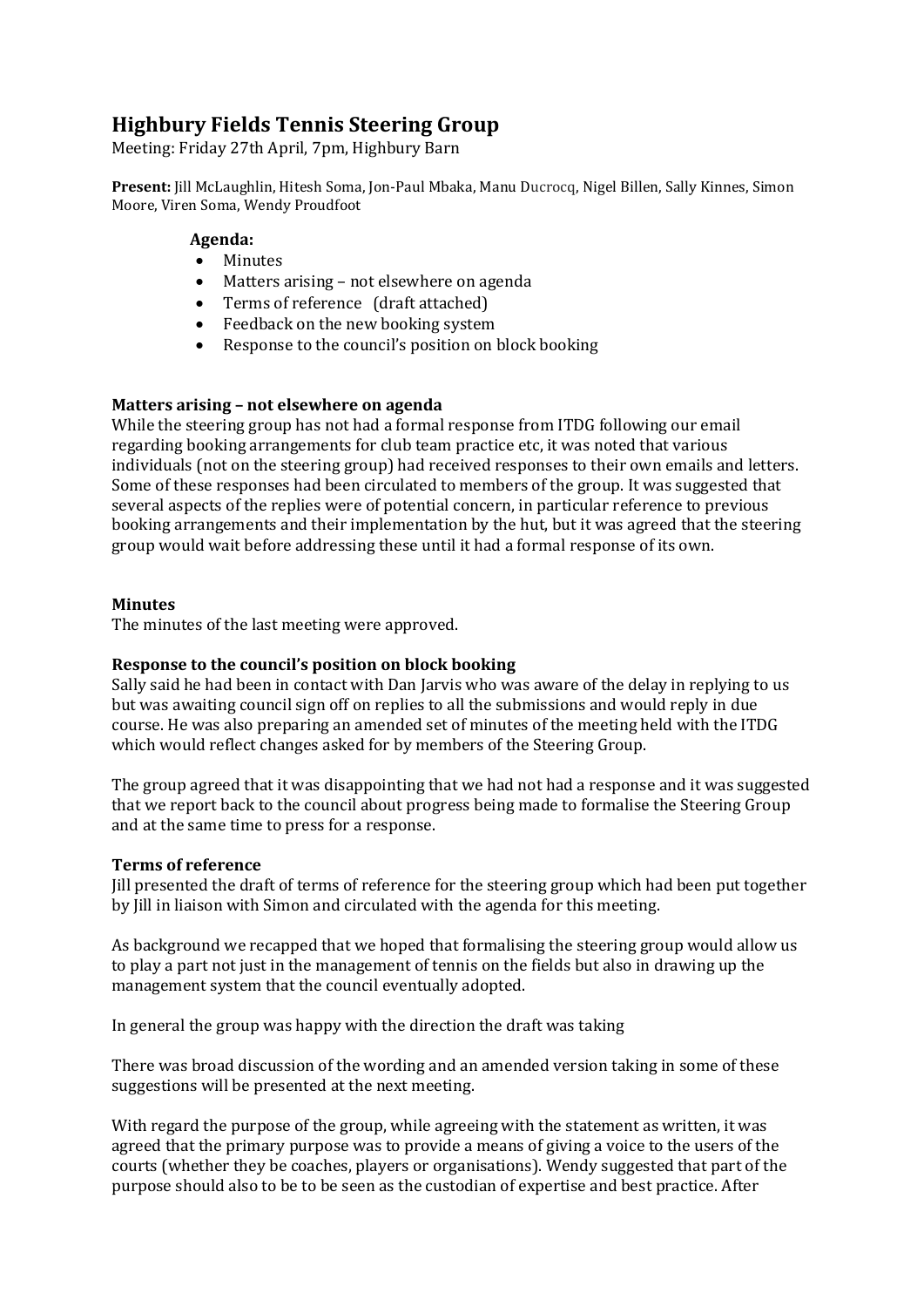discussion, it was felt that this was better expressed as an aim or principle and agreement that schemes like clubmark should be actively supported.

Simon asked that the reference to represented groups followed the list submitted to the council in our last correspondence. It was agreed to do this but also agreed that the list should not be seen as definitive and that as a principle the steering group was there to represent all users of the courts now and in the future.

We agreed that the group should promote itself to other groups – such as the Highbury Fields Association and the Highbury Forum – as a body that should be consulted on any issue which might affect tennis on the fields. Sally, a member of the Forum, was asked to liaise.

We briefly discussed membership and the relationship between a larger body of general members and the Steering Group committee. No firm conclusions were come to but the following is noted:

That the organising committee should have guaranteed representation of key users groups and that it was appropriate that some of these groups could be represented by more than one person. So, for instance, coaches would always be represented and it could be agreed that they should always have two or more representatives. Having a representative from the booking hut was welcomed as an idea, but we wondered if it were possible for employees of Greenspace or other bodies involved in the management of the tennis facilities would be allowed to join the steering group. It was agreed that we should ask Greenspace/ITDG for advice.

The summer tournament (June  $24<sup>th</sup>$ ) organised by Wendy might be a good opportunity to launch the new constitution for the group and perhaps to hold open meeting to publicise the group.

The possibility of a nominal membership fee was discussed though not agreed on.

Jill recapped the proposals for decision making, ensuring quorate meetings, attendance and organising responsibilities. It was stressed that these discussions initially relate to the interim period while the constitution of the steering group was being formulated.

With that proviso in mind, we asked for volunteers for interim chair and interim secretary to cover the next six months. Jill and Nigel were appointed for post of chair and secretary respectively.

#### **New representation on the Steering group**

Wendy and Simon made the case for an additional person on the group to represent the women who had written to the council about court bookings. There was useful discussion about whether this was about representation for women who play in the club and whether Wendy already represent these interests with her club and women's team coach hat on, or whether this was representation for a wider group of female players.

Nigel thought that purely gender specific representation wasn't necessary, whereas specific representation for a women's team or a men's team was helpful. Simon explained that the men's group, though playing in matches organised by the club, didn't necessarily see themselves as a club group and the same could be said about the women.

The Steering Group concluded, that though there were overlaps of representation and some lack of clarity about how the club teams and women's and men's training sessions fitted together,